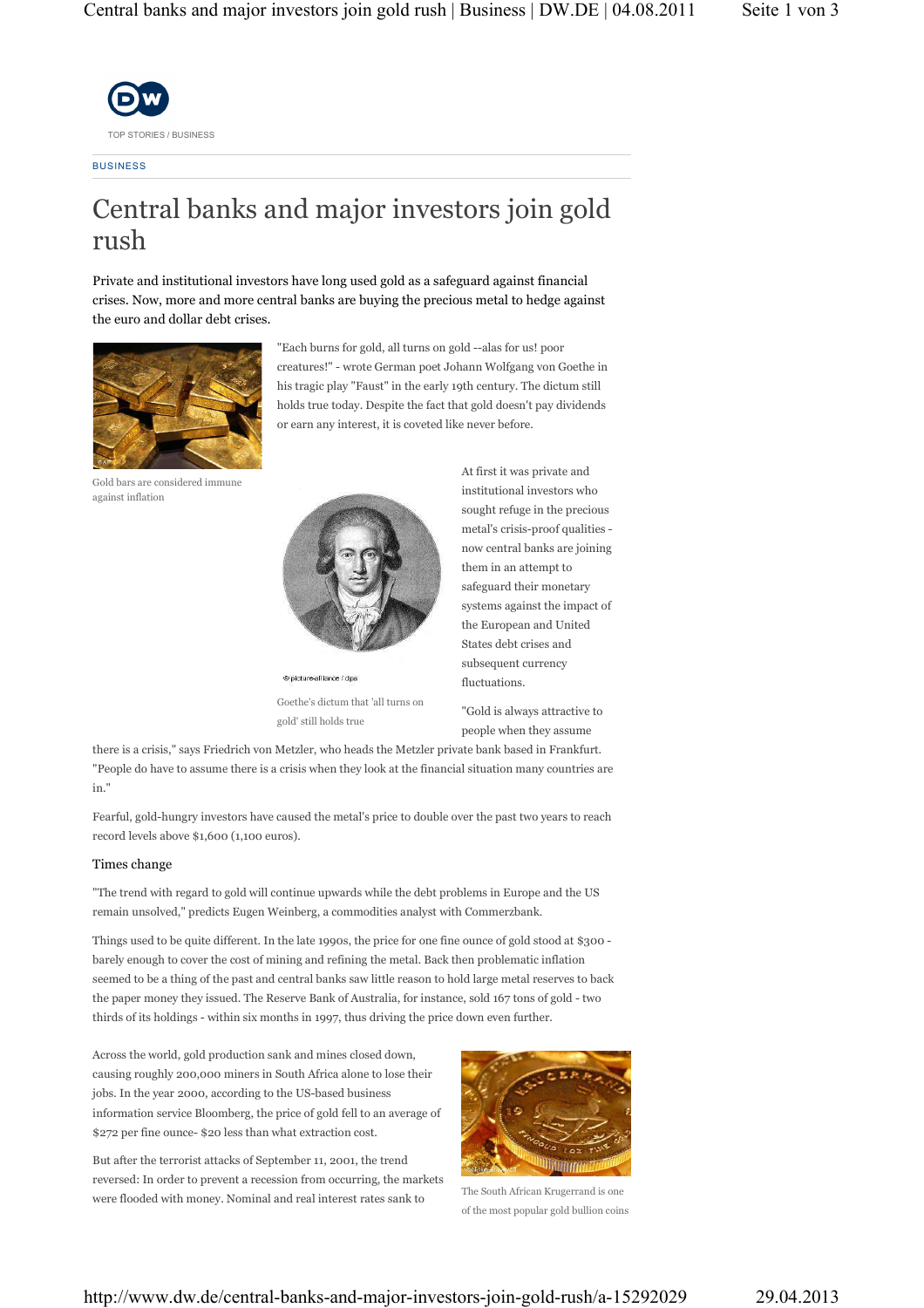around zero, the shadow of inflation returned, commodity and food prices went up, and a housing bubble developed in the US.

### Insecure times make for higher demand

Ever since then, investment brokers have noted three periods in which gold, because of its alleged insusceptibility to inflation, was in particularly great demand: in 2008, when the Lehman Brothers bank went bankrupt; in 2010, when scale of the Greek debt crisis became apparent; and in 2011, when it became obvious that the European Union was having a hard time tackling debt problems in Ireland, Portugal and Spain.



The bankruptcy of Lehman Brothers is one recent event that prompted a gold rush

Since then, there has been no stopping the gold rush. Analysts with Commerzbank say gold is more than a commodity. Rather, current developments prove that "gold serves not only as a safeguard against inflation, not only as an indicator of economic fears, and not only as an anti-dollar" but as a currency in its own right that is profiting from the weakness of the world's two major currencies: the euro and the dollar.

Investment consultant Wilhelm Peinemann agrees. He bought a disused savings bank fitted with a vault in Göttingen and has been in business buying up gold bars on behalf of clients since 2005. "My clients are convinced the price for gold compared to paper

money will climb even higher," Peinemann told the Handelsblatt newspaper recently.

But others sound a note of caution. "I consider putting all your money in gold a risk that many people underestimate," says Susanne Steinmann of the Berlin-based Quirin Bank.

## Emerging economies serve as price booster

Still, the Landesbank Baden-Württemberg (LBBW) predicts that the price for one fine ounce of gold will continue to climb to \$1,750 by mid-2012 as hedge funds and institutional investors buy gold to safeguard their assets against the faltering dollar.

The central banks of emerging economies are expected to be the biggest price boosters. Mexico's central bank, for example, bought 93 tons of gold in a three-month period. China, Russia, India and Thailand have also been stocking up on the precious metal, while industrial countries have, to a large extent, stopped selling their gold.

According to the World Gold Council, an independent association of gold producers, the US was hoarding 8,133 tons of gold in June, followed by Germany with 3,401 tons. All the world's central banks together have stockpiles weighing some 27,300 tons.



Central banks in industrialized countries are holding onto their gold bars

If you add those to the International Monetary Fund's holdings and those of the Bank for International Settlements, the total amount of gold being kept in reserve is at 30,800 tons - about one fifth of the 165,000 tons that have been mined since record-keeping began.

Author: Rolf Wenkel / ar Editor: Sam Edmonds

### DW.DE

World markets breathe again, but economists fret The US debt ceiling deal passed now by both houses of Congress contains both good news and bad news for the world economy. Short-term fears have been assuaged, but underlying problems linger. (02.08.2011)

German business confidence dips in July

The eurozone debt crisis, the US debt ceiling stalemate and fewer orders appear to be dampening Germany's economic boom. The research institute Ifo reports a drop in German business sentiment. (22.07.2011)

**Date** 04.08.2011

#### **Share S**end **f** Facebook **E** Twitter  $g$ <sup>+</sup> google+ < More

**Feedback**: Do you consider gold a "safe" investment? Send us an e-mail. Please include your name and country in your reply.

http://www.dw.de/central-banks-and-major-investors-join-gold-rush/a-15292029 29.04.2013